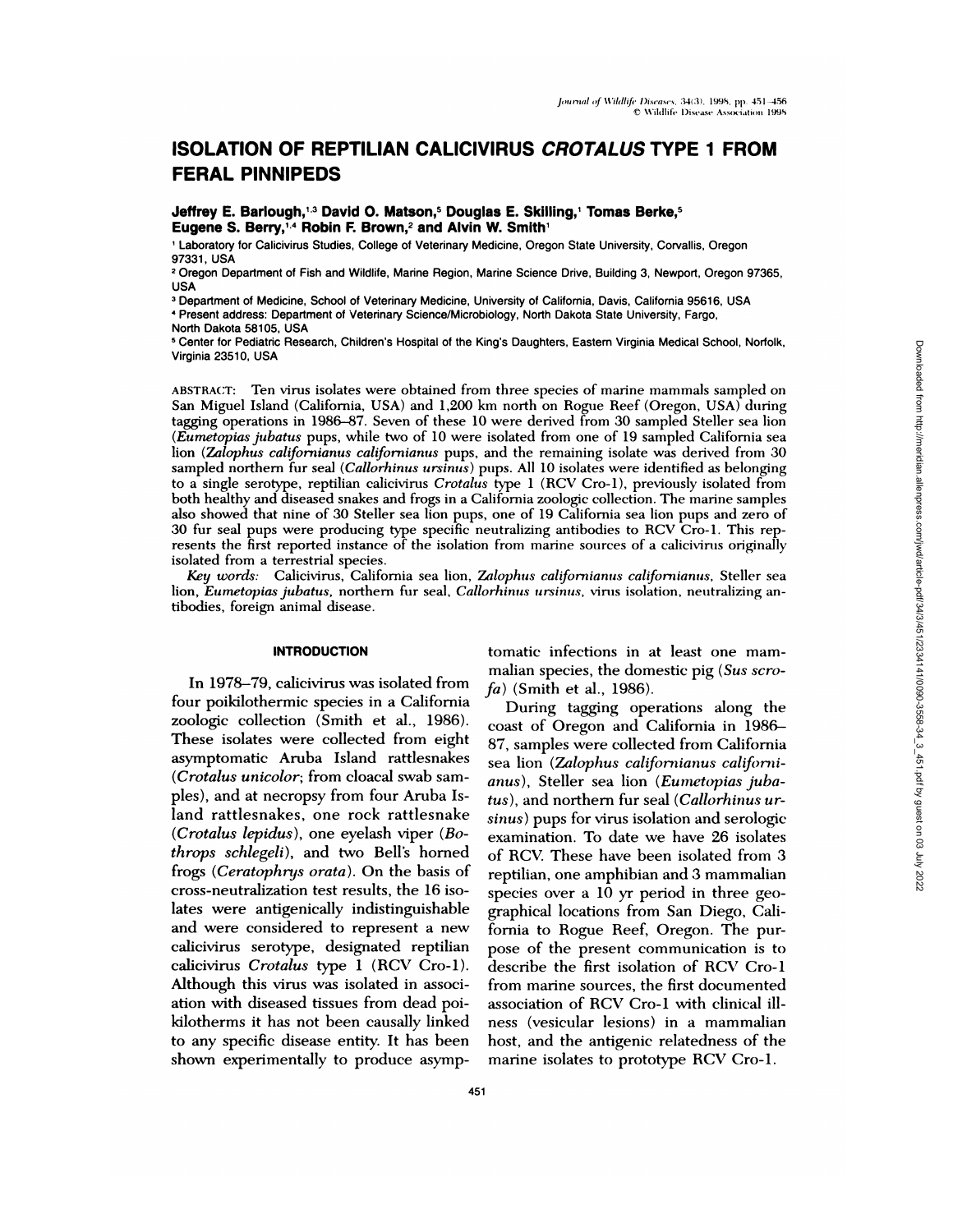# **MATERIALS AND METHODS**

# **Sample collection**

In September, 1986, blood and swab samples for virus isolation were collected in conjunction with tagging operations on San Miguel Island (California, USA;  $34^{\circ}01'N$ ,  $120^{\circ}12'W$ ) California sea lion and northern fur seal pups were caught in hoop nets, weighed, their sex determined and National Marine Fisheries marine mammal metal identification tags placed in the tailing edge of the pectoral flippers. Swab sam ples were collected from the oropharynx and rectum of each animal (19 California sea lions and 30 northern fur seals) and fluid aspirated with a 28 gauge needle syringe from a lesion found on the non-haired portion of a California sea lion pectoral flipper. Vesicular fluid was placed in and swabs were broken off into 5 ml screw-cap glass vials containing 2 ml of cell culture medium (Eagle MEM; Whittaker M.A. Bioproducts, Walkersville, Maryland, USA) with  $10\%$  fetal calf serum and  $100 \mu g/ml$  gentamicin). These samples were frozen and held on dry ice for transport to the laboratory. One to 5 ml of blood was obtained from the rear flipper of the 49 tagged pups which had been sampled for virus isolation. Blood samples were allowed to coagulate at ambient temperatures for 1 to 6 hr; then the senum was separated from the clot by centrifugation at approximately 1,500 rpm for 10 mm using a portable centrifuge and power supply and subsequently fro zen to  $-20$  C until tested. In the laboratory, the sera were heat-inactivated at 56 C for 30 min in preparation for serum neutralization (SN) testing.

In June, 1987, similar procedures were carried out 1,200 km to the north on Rogue Reef, three km northwest of the mouth of the Rogue River, near Gold Beach (Oregon, USA;  $42^{\circ}15'$ N,  $124^{\circ}16'$ W) where blood and swab samples (oropharyngeal and rectal) were obtained from 30 Steller sea lion pups. These samples were preserved in an identical manner except that transport to the laboratory took place within a few hours after collection.

## Virus isolation, identification **and characterization**

Swab samples were thawed, vortexed, and clarified by low-speed  $(3,000 \times g)$  for 20 min) centrifugation and 0.2 ml of the supernatant was adsorbed for 60 min to monolayers of PK-15 and Vero cells (American Type Culture Collection, Rockville, Maryland, USA) in roller tubes and processed as previously described. (Smith et al., 1980). The inocula were poured off, the monolayers were rinsed with cell culture medium (Eagle MEM), the cells re-fed

(media poured off and 2 ml fresh media added) with MEM and 2% fetal bovine serum, and incubated at 37 C on a roller apparatus. Each culture was examined daily for cytopathic effect (i.e., any cell culture abnormality). All samples were blind-passaged at least three times, at 7 day intervals, before being considered negative. Viruses causing cytopathic effect manifestations were purified using three plaque purified passages (Smith et al., 1983) and morphologic features of purified isolates were examined by negative-contrast electron microscopy (Smith and Latham, 1978; Skilling et al., 1985). Biochemical testing included virus stability in ether, nucleic acid (RNA) determination using 5-fluoro-2-deoxyuridine, pH stability, heat lability, and divalent cation effects (Zee and Hackett, 1967; Howatson and Whitemore, 1973; Schaffer et al., 1980). Isolates were identified serologically by serum neutralization (SN) tests using 100 tissue culture infective doses **(TCID.50)** of virus against 20 antibody units of typing serum (Kapikian et al., 1967). Typing sera maintained in our reference laboratory for all extant, established animal calicivirus serotypes were used including 17 serotypes of San Miguel sea lion virus (SMSV), 12 serotypes of vesicular exanthema of swine virus (VESV), feline calicivirus, primate calicivirus *Pan panzscus* type 1, mink calicivirus, walrus calicivirus, cetacean calicivirus *Tursiops* type 1, bovine (Tillamook) calicivinis *Bos-1,* canine calicivirus, (Evermann et al., 1983) and RCV-Cro 1.

#### **lmmunoelectron microscopy**

Immunoelectron microscopy was completed as described previously (Smith et al., 1978) using 1 ml of clarified stock virus isolate centrifuged at 15,000 g for 20 min. The pellet was resuspended in  $10 \mu l$  of distilled water mixed with 10  $\mu$  of RCV Cro-1 typing serum then incubated overnight at 4 C. A formvar-coated 300-mesh copper grid was floated on a drop of the virus-antibody mix for 2 min, blotted dry, stained with PTA and examined at an accelerating voltage of 80 KV using a Phillips CM 12 (Eindhoven, Netherlands) transmission electron microscope.

#### **Serology**

A microtiter (96-well) SN procedure using Vero cells was performed, first to screen sera at a dilution of 1:20 which is a significant titer, and then to titrate positive samples using 2 fold dilutions (Monto and Bryan, 1974; Smith et al., 1976; Barlough et al., 1987). Serum-virus mixtures (2.0  $\mu$ l each) were incubated for 60 min at room temperature before addition of cells as previously described. The antibody titer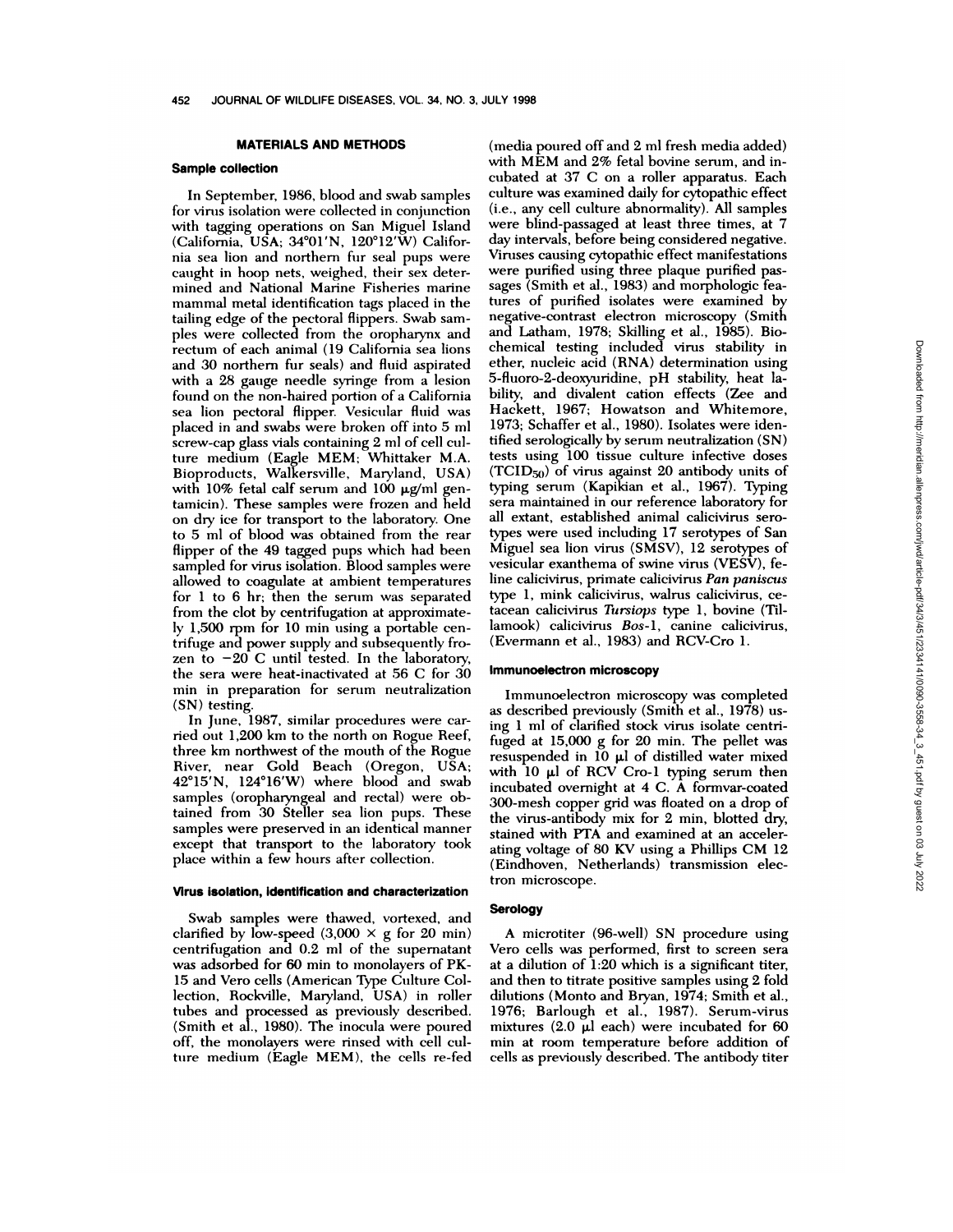

FIGURE 1. Immunoelectron photomicrograph of Reptilian calicivirius Zalophius- I (RCV *Zal-* I) isolated from aCalifornia sea lion rectal swab. when reacted against hyperimmune rabbit antiserum to reptile calicivirus Crotalus-1 (RCV Cro-1) and without hvperimmune antiserum (insert). Phosphotungstic acid.  $Bar = 100$  nm.

(as judged by cytopathic effect after 72 hr incubation at 37 C) was defined as the highest dilution of serum completely neutralizing 100 TCID<sub>50</sub> of virus in all four replicate test wells (100% end point). Specific rabbit antisenurn was used as a positive control, and type specificities were monitored in parallel neutralization tests during end-point titrations.

# **RESULTS AND DISCUSSION**

Rectal and oral swabs of seven Steller sea lion pups (Rogue Reef), one California sea lion pup and one northern fur seal pup (San Miguel Island) yielded virus isolates identified as members of Caliciviridae (Fig. 1) (Schaffer et al., 1980). Vesicular fluid from flipper lesions on the California sea lion pup also yielded a calicivirus isolate. All 10 isolates were neutralized only by antiserum to RCV Cro-1. Thus, all are classed as new strains of RCV

Of 79 pup sera tested, 10 (13%) contained specific neutralizing antibodies to RCV Cro-1. Titers ranged from 1:20 to 1: 80 (Table 1).

TABLE 1. Serotype-specific neutralizing antibodies to reptilian calicivirus in sea lion and fur seal pups.

| Neutralizing antibody<br>titer (100% endpoint) | sea lions <sup>a</sup> fur seals <sup>a</sup> |      | California Northern Steller sea<br>lionsb |
|------------------------------------------------|-----------------------------------------------|------|-------------------------------------------|
| < 1:20                                         | 18                                            | 30   | 21                                        |
| 1:20                                           |                                               | 0    | 5                                         |
| 1:40                                           | $_{\odot}$                                    | 0    | 2                                         |
| 1:80                                           | 0                                             | 0    | 2                                         |
| Number positive/<br>number examined            | 1/19                                          | 0/30 | 9/30                                      |

<sup>a</sup> Sampled on San Miguel Island, California. USA.

<sup>b</sup> Sampled on Rogue Reef. Oregon. USA.

Since 1972, 20 distinct calicivirus serotypes have been isolated from several marine mammal species, including the California sea lion, Steller sea lion, northern fur seal, Pacific walrus (Odobenus rosma*ms divergens),* northern elephant seal *(Mirounga angustirostris),* and Atlantic bottlenose dolphin *(Tursiops truncatus)* (for reviews see Barlough et al., 1986; Smith and Bovt, 1990). Two of these serotypes have been isolated also from opal**eye** *(Girella nigricans),* an ocean fish, and one from the sea lion liver fluke *Zalophatrerna* spp. (Smith et al., 1980). Both pathotypically and regarding partial sequence homologies these "marine caliciviruses," are all within one genogroup which includes the internationally listed foreign animal disease (FAD) virus VESV, said to have been eradicated from the United States in 1959 (Smith, 1981; Matson et al., 1996; Neill et al., 1995). However, VESV serotypes based on type specific serum neutralization classification still survive in marine mammal populations along the eastern Pacific rim (western margins of the United States) (Smith and Boyt, 1990). Thus, the costly outbreaks of VESV infections that affected the swine industry in the USA from 1932 to 1956 probably re sulted from translittoral movement of VESV serotypes from ocean reservoirs to domestic pig populations, most likely through the food chain (Smith, 1981; Smith and Madin, 1986). The presence of VESV and bovine (Tillamook) calicivirus antibodies in feral marine mammals of the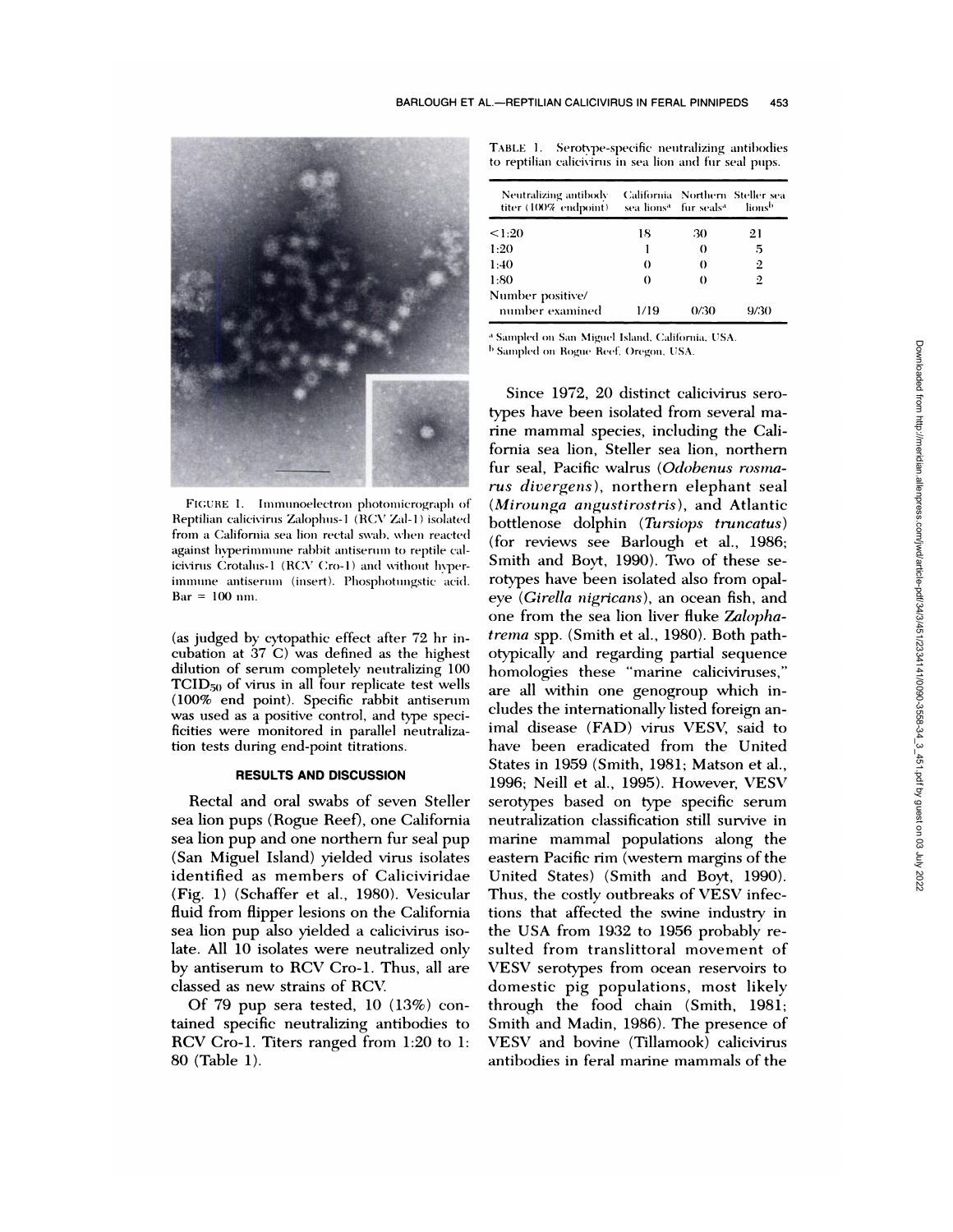Pacific coast (Smith and Latham, 1978; Barlough et al., 1987), the presence of SMSV antibodies in domestic livestock (Soergel et al., 1978; Barlough et al., 1986; Berry et al., 1989; Boyt, 1989), and the actual isolation of SMSV-4 from a swine herd in California in 1976 (Smith and Boyt, 1990) and from a Pacific fisheries mink food product (Sawyer et al., 1978) have provided further support for our hypothesis that VESV and SMSV are simply variants of the calicivirus causing the Foreign Animal Disease VES. Now given its marine presence, RCV should be included as one of these variants.

Serologic evidence for a marine pres ence of two ostensibly land-based calicivirus serotypes has been previously shown. In 1981, Tillamook calicivirus was found in a dairy herd with chronic respiratory dis ease problems in northern Oregon (Smith et al., 1983). Serotype-specific neutralizing antibodies to this bovine calicivirus were found in sera collected from California sea lions in 1983 and 1984 and in sera collected from Steller sea lions in 1976 and 1985 (Barlough et al., 1987). Mink calicivirus was collected in 1977 from an Idaho ranch mink (Long et al., 1980; Evermann et al., 1983) and antibodies to it have been identified in bottlenose dolphins housed at a government facility in Hawaii (USA) (Smith and Boyt, 1990). This report of the isolation of RCV from three species of marine mammals is the first instance of a calicivirus originally identified as terrestrial and then subsequently documented by in vitro isolation as a calicivirus also infecting marine species. The reverse movement (sea to land) of the SMSV's, the VESV's, bovine calicivirus, and possibly mink calicivirus represent diverse serotypes of a single genogroup, (Matson et al., 1996; Neill et al., 1995) which, based on serologic evidence, have repeatedly crossed from the sea to infect terrestrial animal populations (Sawyer et al., 1978; Smith et al., 1978, 1980; Smith, 1981; Smith and Madin, 1986; Barlough et al., 1986; Smith and Boyt, 1990).

The in vitro isolation of RCV from marine mammals demonstrates the remarkable host-range versatility of some caliciviruses and highlights their capacity for infecting both poikilothermic and mammalian hosts under natural conditions (Smith et al., 1977, 1980; Smith and Boyt, 1990). It also shows that along with the great serotypic variety of the Caliciviridae and the common appearance of new serotypes, the neutralizing epitopes of RCV Cro-1 have survived in nature for ten years or more among hosts having phylogenetic diversity crossing class level taxonomy. This same preservation involving a neutralizing epitope has been demonstrated also for SMSV-6 (Skilling et al., 1987). Previous information on the persistence of individual serotypic determinants within naturally ex posed populations has been restricted to serologic studies without concurrent in vitro virus isolation. (Smith and Latham, 1978).

This report documents the first observed association between RCV infection and clinical illness (vesicular disease) in a mammalian host. Although it is not possible to assess the overall impact of RCV infection, other marine caliciviruses are also known to cause vesicular lesions, and be associated with neonatal mortality and premature parturition, encephalitis and pneumonitis, in several species of pinnipeds (Smith, 1981; Smith and Madin, 1986; Barlough et al., 1986). Finally, our knowledge of the geographic distribution of RCV in nature has been broadened con siderably in that an agent whose presence once presumed to occur only in captive snakes and frogs in a southern California zoologic collection has now been found to infect three species of free ranging marine mammals 1,200 kilometers apart on the eastern Pacific rim.

In keeping with the international no menclature currently used for the prototype strain of reptilian calicivirus *Crotulus-*1 (RCV Cro-1) and some other calicivirus types, we now propose giving strain designations to these new RCV isolates as fol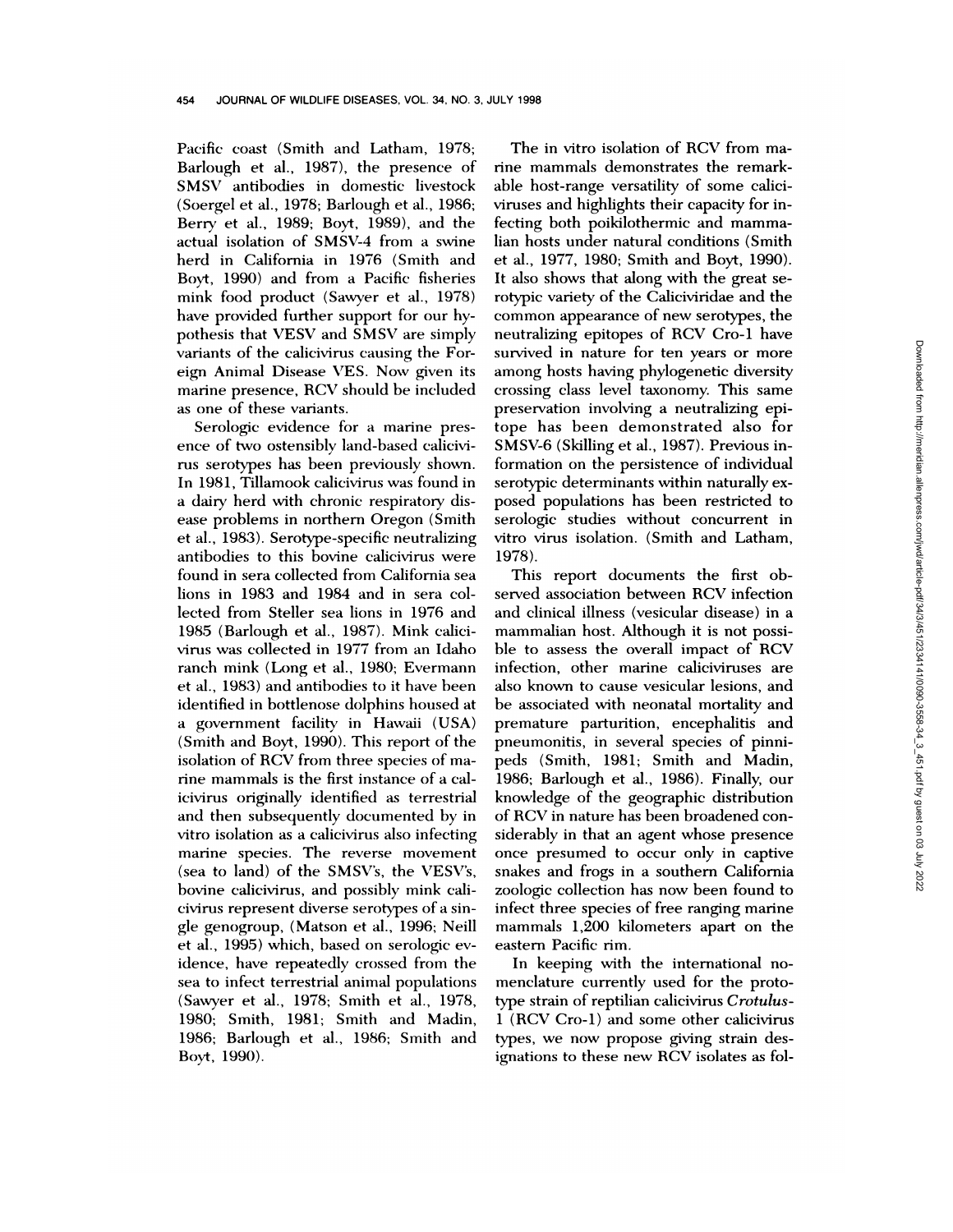lows: reptilian calicivirus Zalophus-1 (RCV Zal-1), reptilian calicivirus Callorhinus-1 (RCV-Cal-1) and reptilian calicivirus Eumetopias-1 through 7 (RCV-Eum-1-7).

# **ACKNOWLEDGMENTS**

This work was supported by the Marine Mammal Program, Office of Naval Research, Arlington, Virginia; the National Marine Fisheries Service/NOAA; the U.S. Fish and Wildlife Service; Oregon Department of Fish and Wildlife; Agriculture Research Station, College of Veterinary Medicine, Oregon State University, Corvallis, Oregon and Grant AI 28544 from the U.S. Public Health Service. Thanks are extended to S. Jeffries and R. Lowe for assistance in sample collection.

## **LITERATURE CITED**

- BARLOUGH, J. E., E. S. BERRY, D. E. SKILLING, AND A. W. SMITH. 1986. The marine calicivirus story. Compendium on Continuing Education for the Practicing Veterinarian 8: F5-F14, F75-F83.
- -, A. W. SMITH, AND D. E. SKILLING. 1987. Prevalence and distribution of serum neutralizing antibodies to Tillamook (bovine) calicivirus in selected populations of marine mammals. Journal of Wildlife Diseases 23: 45-51.
- BERRY, E. S., D. E. SKILLING, J. E. BARLOUGH, N. A. VEDROS, AND A. W. SMITH. 1989. A new marine calicivirus infectious for swine. American Journal of Veterinary Research 51: 1184-1187.
- BOYT, P. M. 1989. Prevalence and distribution of calicivirus neutralizing antibody in selected U.S. cattle. M.S. Thesis, Oregon State University, Corvallis, Oregon, 93 pp.
- EVERMANN, J. F., A. W. SMITH, D. E. SKILLING, AND A. J. MCKEIRNAN. 1983. Ultrastructure of newly recognized caliciviruses of the dog and mink. Archives of Virology 76: 257-261.
- HOWATSON, A. F., AND G. F. WHITEMORE. 1973. Development and structure of vesicular stomatitis virus. Virology 16: 466-478.
- KAPIKIAN, A. Z., R. M. CONANT, V. V. HAMPARIAN, R. M. CHANOCK, P. J. CHAPPLE, E. C. DICK, J. D. FENTERS, J. M. GWALTNEY, D. HAMRE, J. C. HOLPER, W. S. JORDAN, E. H. LENNETTE, J. L. MELNICK, W. J. MOGABGAB, M. A. MUFSON, C. A. PHILLIPS, J. H. SCHIEBLE, AND D. A. J. TYR-RELL. 1967. Rhinoviruses: A numbering system. Nature (London) 213: 761-763.
- LONG, G. G., J. F. EVERMANN, AND J. R. GORHAM. 1980. Naturally occurring picornavirus infection of domestic mink. Canadian Journal of Comparative Medicine 44: 412-417.
- MATSON, D. O., T. BERKE, M. B. DINULOS, S. B. POET, W-M. ZHONG, S. M. DAI, X. JIANG, B. GOLDING, AND A. W. SMITH. 1996. Partial char-

acterization of the genome of nine animal caliciviruses. Archives of Virology 141: 2443-2449.

- MONTO, A. S., AND E. R. BRYAN. 1974. Microneutralization test for detection of rhinovirus antibodies. Proceedings of the Society for Experimental Biology and Medicine 145: 690-694.
- NEILL, J. D., R. F. MEYER, B. S. SEAL. 1995. Genetic relatedness of the caliciviruses: San Miguel sea lion and vesicular exanthema of swine viruses constitute a single genotype within the Caliciviridae. Journal of Virology 69: 4484-4488.
- SAWYER, J. C., S. H. MADIN, AND D. E. SKILLING. 1978. Isolation of San Miguel sea lion virus from samples of an animal food product produced from northern fur seal (Callorhinus ursinus) carcasses. American Journal of Veterinary Research 39: 137-139.
- SCHAFFER, F. L., H. L. BACHRACH, F. BROWN, J. H. GILLESPIE, J. N. BURROUGHS, S. H. MADIN, C. R. MADELEY, R. C. POVEY, F. SCOTT, A. W. SMITH, AND M. J. STUDDERT. 1980. Caliciviridae. Intervirology 14: 1-6.
- SKILLING, D. E., J. E. BARLOUGH, E. S. BERRY, R. F. BROWN, AND A. W. SMITH. 1987. First isolation of a calicivirus from the Steller sea lion (Eumetopias jubatus). Journal of Wildlife Diseases 23: 534-538.
- -, AND A. W. SMITH. 1985. A  $-$  , and an analysis of  $$ simple, rapid method for preparation of virus isolates from cell culture for electron microscopy. Journal of Tissue Culture Methods 9: 217-220.
- SMITH, A. W. 1981. Marine reservoirs for caliciviruses. In CRC Handbook Series in Zoonoses, Sect. B, Vol. II, J. H. Steele (ed.). CRC Press, Boca Raton, Florida, pp. 182-190.
- -, T. G. AKERS, C. M. PRATO, AND H. BRAY. 1976. Prevalence and distribution of four serotypes of SMSV serum neutralizing antibodies in wild animal populations. Journal of Wildlife Diseases 12: 326-334.
- -, AND P. M. BOYT. 1990. Caliciviruses of ocean origin; a review. Journal of Wildlife Medicine 21: 3-23.
- , M. P. ANDERSON, D. E. SKILLING, J. E. BAR-LOUGH, AND P. K. ENSLEY. 1986. First isolation of calicivirus from reptiles and amphibians. American Journal of Veterinary Research 47: 1718-1721.
- , AND A. B. LATHAM. 1978. Prevalence of vesicular exanthema of swine antibodies among feral mammals associated with the southern California coastal zones. American Journal of Veterinary Research 39: 291-296.
- , AND S. H. MADIN. 1986. Vesicular exanthema. In Diseases of swine, 6th ed., A. D. Leman, B. Straw, R. D. Glock, W. L. Mengeling, R. H. C. Penny, and E. Scholl (eds.). Iowa State University Press, Ames, Iowa, pp. 358-368.
- -, N. A. VEDROS, AND R. A. BAN-- -KOWSKI. 1977. Host range comparisons of five